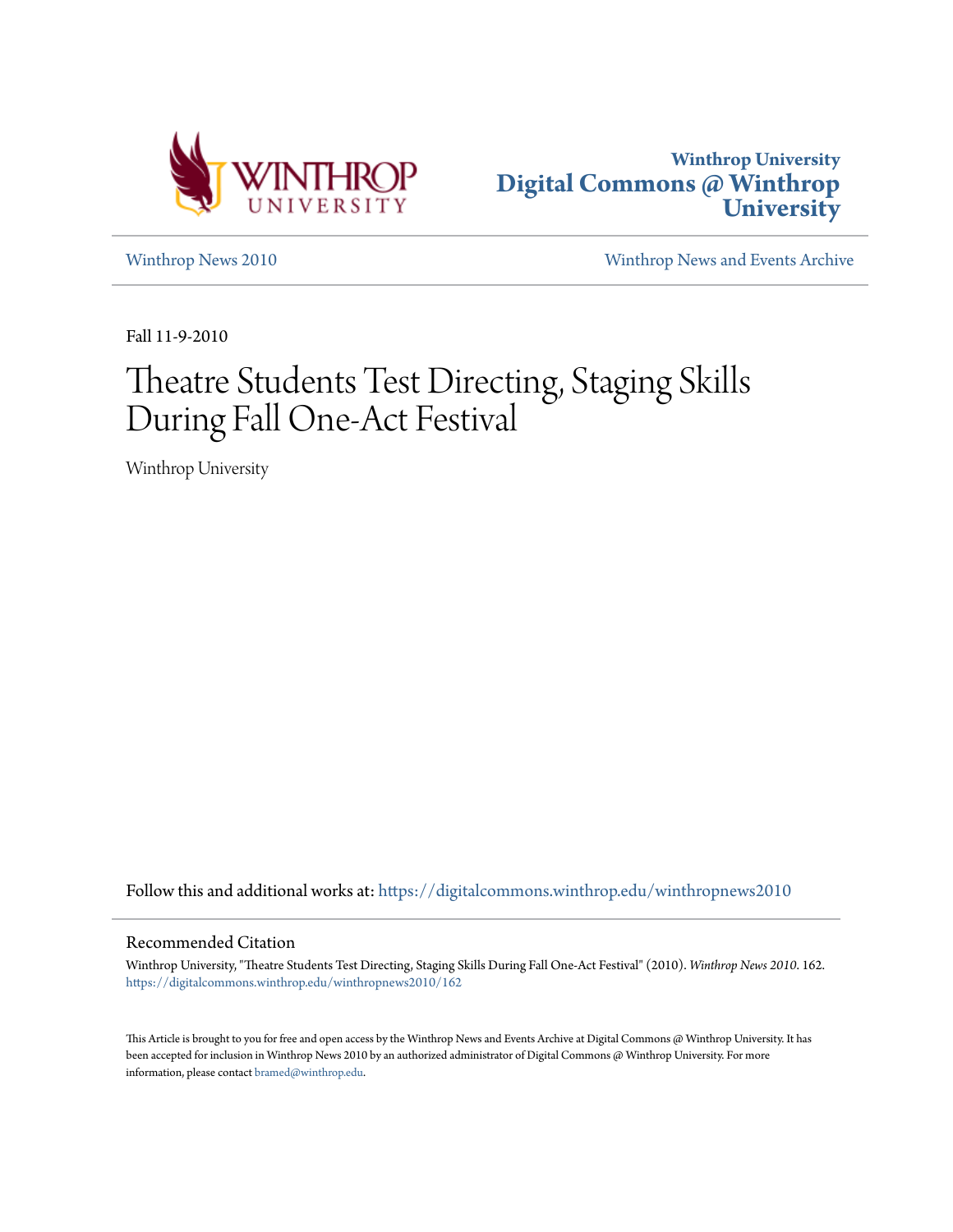

**ABOUT ADMISSIONS & AID ACADEMICS STUDENT LIFE ATHLETICS GIVING**

■ 验母...]

**B** SHARE

All News

Archives

RSS News Feeds

Winthrop in the News

11/09/2010 **Theatre Students Test Directing, Staging Skills During Fall One-Act Festival**

## **Quick Facts**

**The Fall One-Act Festival will run Nov. 19-21 in** Johnson Studio Theatre.

 $\blacksquare$  The festival consists of nine student-directed, staged and performed plays, including three plays written by students.

ROCK HILL, S.C. - From directing to staging and producing, the Department of Theatre and Dance's **Fall One-Act Festival** can be a test of skill and will for theatre majors. Senior theatre major Devair Jeffries, however, relishes the challenge.

The Blythewood, S.C., native will direct her play **"Hidden in Variation,"** a drama about a group of teens who don't take sex or its consequences seriously, during the festival. She cowrote the play with her friend RaShaun Downs, a native of Sumter, S.C. They wrote the play for a theatre appreciation class project two years ago, then took a directing class and decided to have the play performed during the **Fall One-Act Festival** from Nov. 19-21 in Johnson Studio Theatre.

**"Hidden in Variation"** marks Jeffries' directorial debut at Winthrop. Despite the challenges, the experience has solidified her drive to become a director.

"So far I'm really happy with how things have turned out and all the support I've gotten in the process," said **Jeffries**, who plans to pursue an M.A. in theatre after graduation. "As stressful as the experience has been, I have enjoyed it all. I love acting, but I feel like directing is my passion."

During the **festival**, Downs will take on a directorial role as well. She will direct Janie Nabers' play "Juniper Jubilee." Additional **Group A plays**, which will be performed Nov. 19 at 8 p.m. and Nov. 20 at 2 p.m., include the following:

• "Juniper Jubilee" by Janie Nabers (drama) Director: Downs • "Wanda's Visit" by Christopher Durang (comedy) Director: Melissa Frierson of Columbia, S.C. • "Dinner with the Superfriends" by Roberto Aguirre-Sacasa (comedy) Director: Brandi Bell of Queens, N.Y. • "Bake Off" by Sheri Wilner (comedy) Director: Cody Abshire of Liberty, S.C. • Student play: "Hidden in Variation" by Jeffries and Downs Director: Jeffries

The **Group B lineup**, which runs Nov. 20 at 8 p.m. and Nov. 21 at 2 p.m., features the following four additional plays:

• "Bobby Gould in Hell" by David Mamet (comedy/drama) Director: Nathan Rouse of Clover, S.C. • "One Tennis Shoe" by Shel Silverstein (comedy)